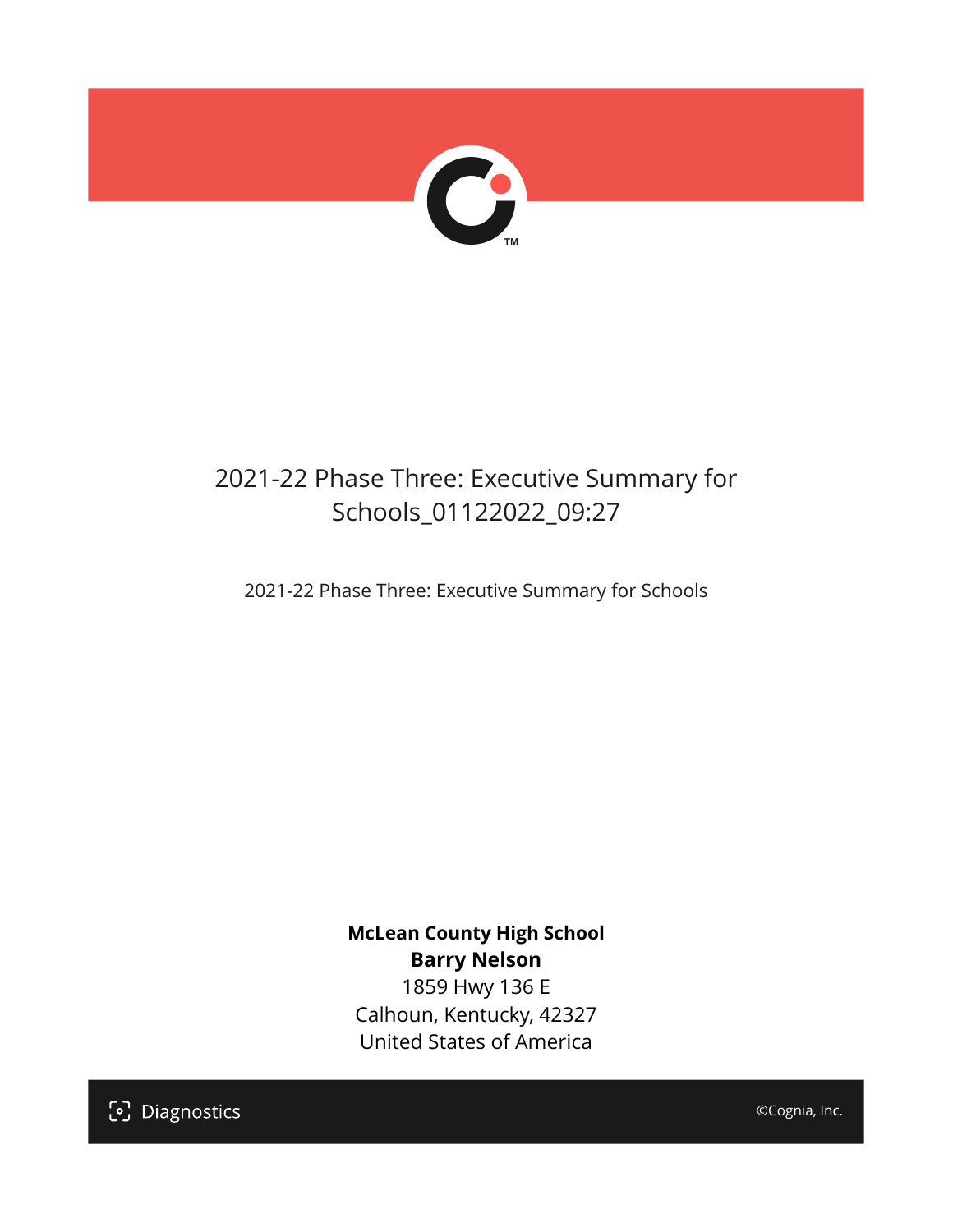#### **Table of Contents**

[3](#page-2-0) [2021-22 Phase Three: Executive Summary for Schools](#page-2-0)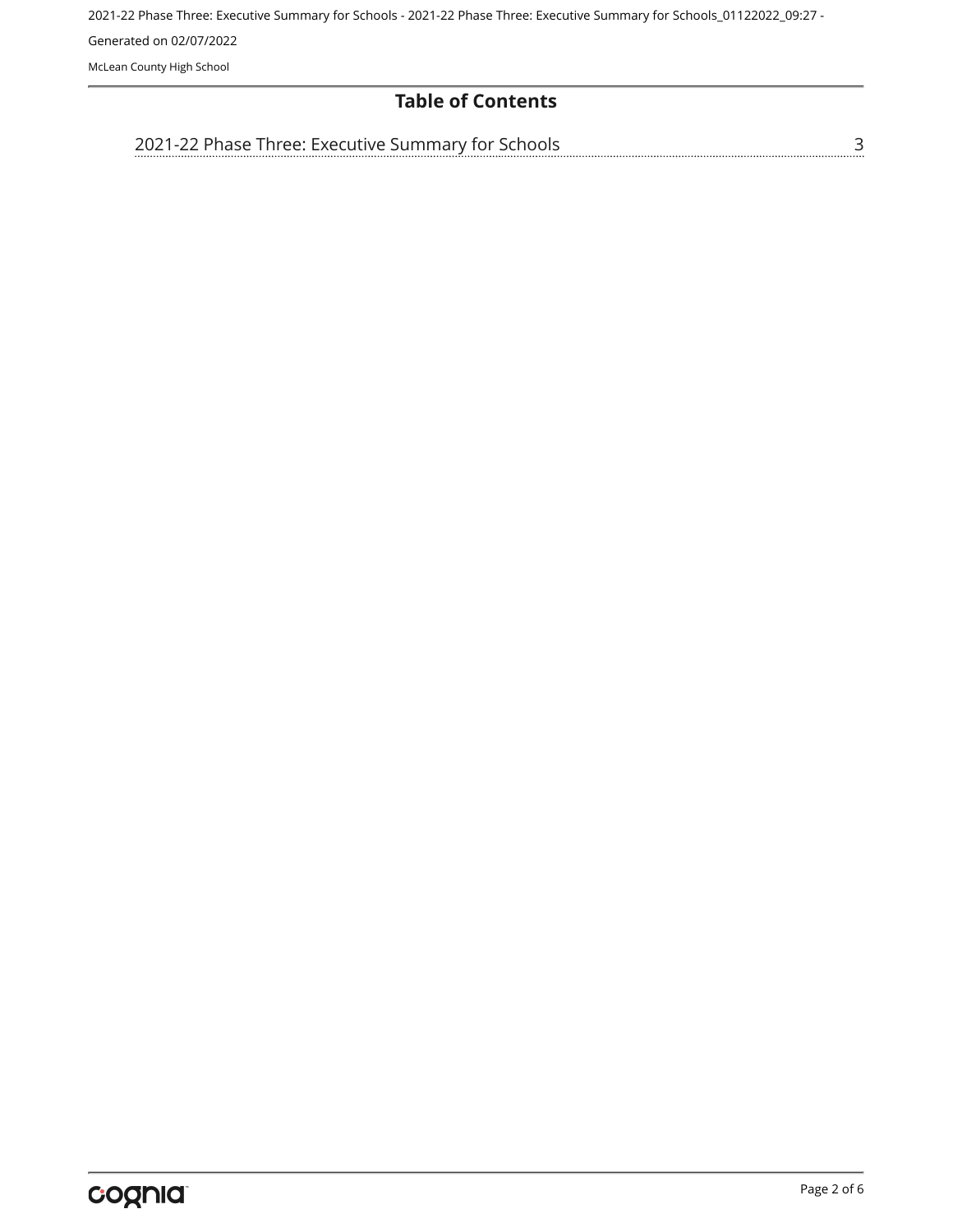### <span id="page-2-0"></span>**2021-22 Phase Three: Executive Summary for Schools**

Description of the School

Describe the school's size, community/communities, location, and changes it has experienced in the last three years. Include demographic information about the students, staff, and community at large. What unique features and challenges are associated with the community/communities the school serves?

McLean County High School is a small rural school located just outside Calhoun, Kentucky on highway 136 East. MCHS was built in 1972. There are currently 440 students enrolled in grades 9-12 at MCHS with a free and reduced lunch percentage of 46%. The percentage of students with disabilities is roughly 10%. Graduation rate for 2020 was 96.5%. Students who were College and/or Career Ready totaled 61% for 2019-20 (fell due to no Industry Cert tests during Covid Pandemic) . The community, which numbers 9,496, is 98% white, 0.7% African American, 1.4% Hispanic. Our school population is 5.2% minority, and 94.8% White. 10.5 % of McLean County residents age twenty-five and older hold a bachelor's degree or higher with a large majority of those working for the community's largest employer, McLean County Public Schools. The median household income is \$39, 183. The transient rate is relatively low with almost 90% of households having lived at the same address for more than one year. Historically an agricultural community, the family farm as a primary income source is dwindling quickly. This provides a challenge for the school in conveying the importance of education in securing future employment opportunities.

#### School's Purpose

Provide the school's purpose statement and ancillary content such as mission, vision, values, and/ or beliefs. Describe how the school embodies its purpose through its program offerings and expectations for students.

The mission statement for McLean County High School, developed through intentional work by administration, faculty, staff, students and community members is: "Through a variety of exciting learning opportunities, all stakeholders of McLean County High School will develop lifelong learners who are college and /or career ready. We accept the responsibility to fully prepare all students to become responsible individuals." The focus of the stakeholders is to "prepare students after they leave MCHS." Through our program offerings we fulfill this mission by providing a course schedule and advising program that allows students to pursue their interests in career related courses. Students are allowed to pursue dual credit career preparation programs through the Discovery College at Owensboro Community and Technical College in areas that we cannot offer at our school. Benchmark scores from ACT, PSAT and MAP assessments are used to determine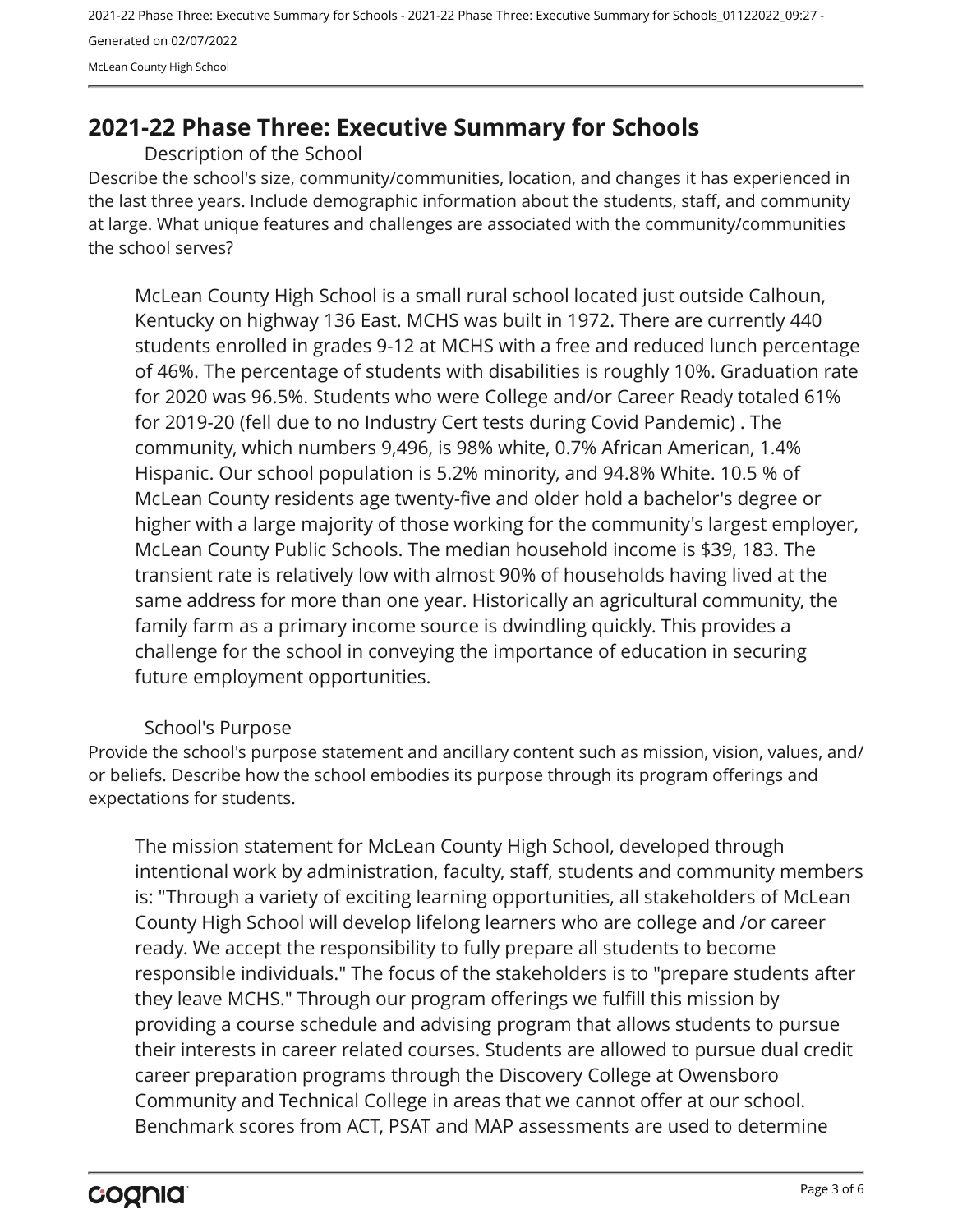appropriate interventions to ensure that they are on track for meeting college readiness benchmarks. We also use this data to recommend students for more challenging coursework, such as AP and Dual Credit courses, to ensure that our students learn content and skills needed to achieve their full potential. The school has adopted new expectations for students and staff, Be Cougar PROUD. The expectations are as follows: Be Positive, Be Respectful, OWN IT!, Be Understanding, Be Determined. We recognize students who exhibit these behaviors. When we focus on recognizing students' positive behaviors, school climate becomes more positive and impacts student learning in a positive manner. We have implemented a "Student / Teacher of the Month."

Describe the school's notable achievements and areas of improvement in the last three years. Additionally, describe areas for improvement that the school is striving to achieve in the next three years. Notable Achievements and Areas of Improvement

In the fall of 2017, MCHS began a phase-in process of one-to-one technology implementation using Chromebooks and Summit Learning. Incoming freshmen are issued district-owned Chromebooks. Currently, 9th - 12th grade is integrated with a similar model. We moved away from the Summit Platform during the pandemic. We are monitoring classroom implementation and student performance data. With Illustrative Math in Algebra and Geometry, and traditional instruction using curriculum mapping in all other areas. Our College and Career Readiness rate was 61% for the 2019-20 accountability cycle (due to no industry Cert tests during Covid Pandemic). Our graduation rate jumped from 94% to 96.5 in 2019-20. We plan to continue a targeted approach to CCR where students are counseled in college ready measures and qualifying coursework and students in career pathways are provided opportunities for Industry Certifications. We are also learning more about the Exceptional Work Experience component and identifying students who would meet this criteria in the coming years. Two new AP courses were introduced in the Fall of 2019, AP Human Geography and AP World History, as advanced course options for 9th and 10th graders. We have continued these two, and also offering AP US History, as well as English 101 & 102 as a dual credit college course.

#### Additional Information

**CSI/TSI Schools (including ATSI) Only:** Describe the procedures used to create the school's improvement plan and briefly state the specific efforts to address the causes of low student performance and resource inequities.

N/A

Additional Information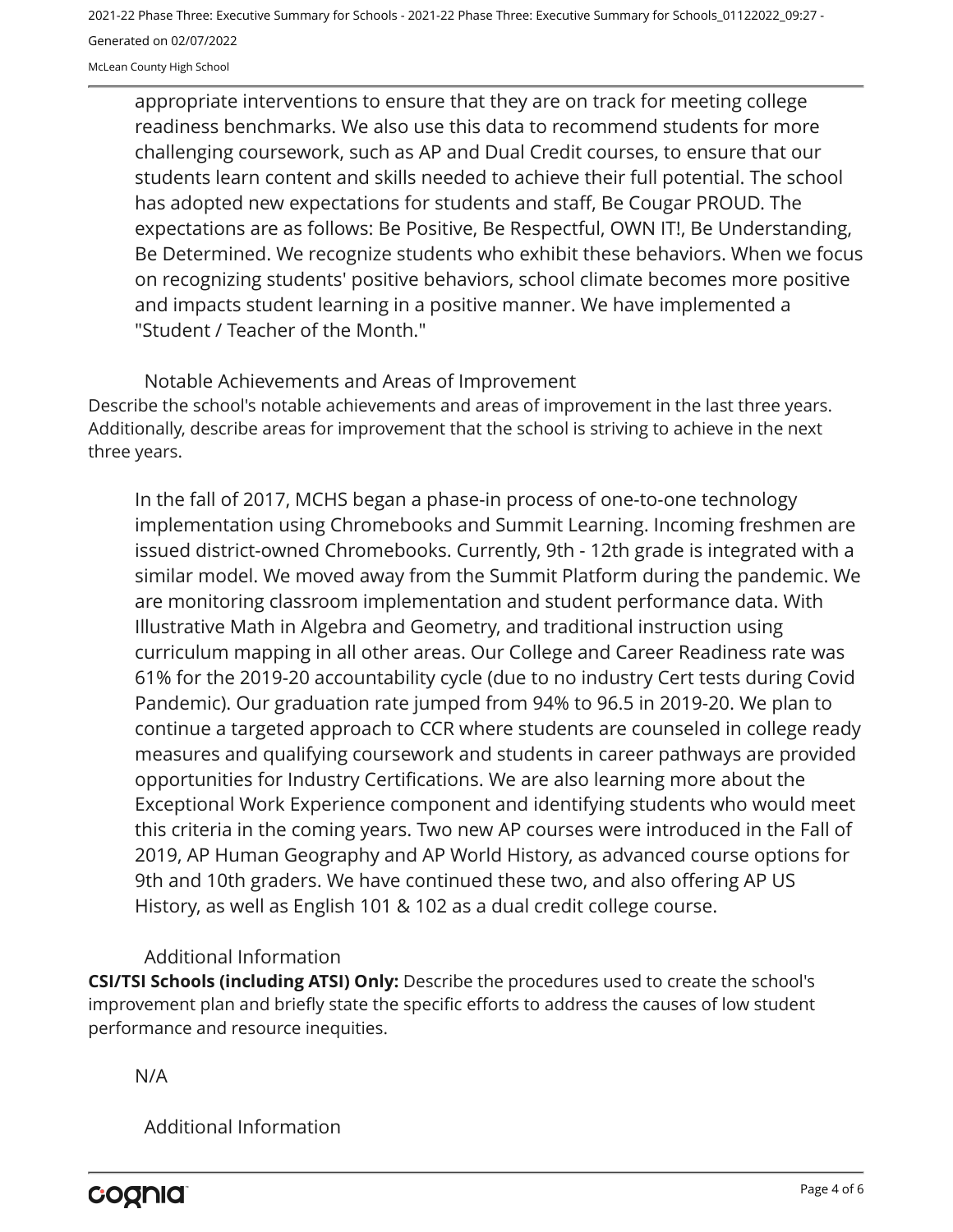McLean County High School

Provide any additional information you would like to share with the public and community that were not prompted in the previous sections.

We moved to an alternating block schedule for the 2019-20 school year to offer students opportunities to obtain more credits and explore more electives. We also implemented mandatory intervention courses for seniors who have not yet met college ready benchmarks. We also added mandatory ACT classes for 10th and 11th graders who did not reach benchmark on pre act or MAPs testing.